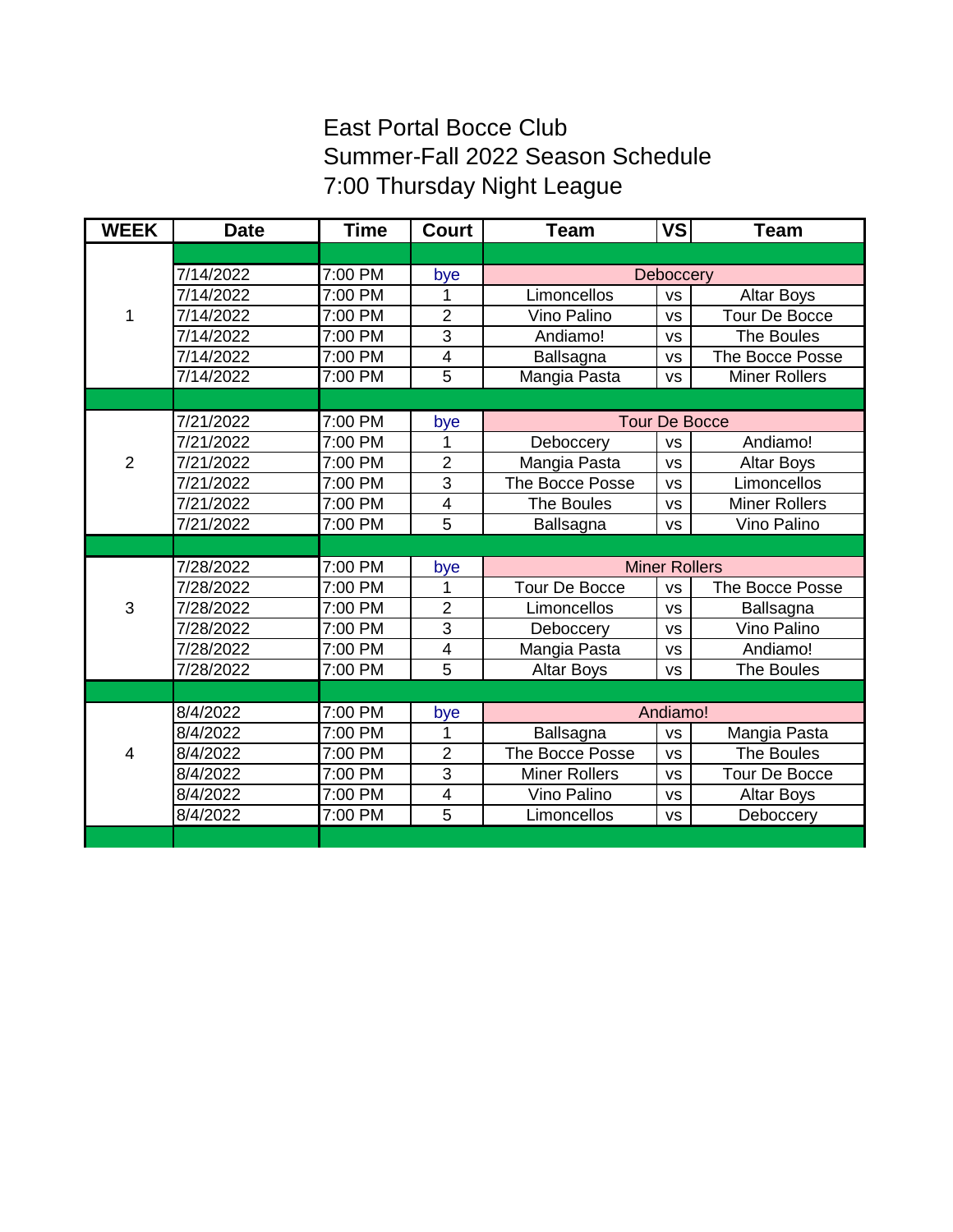|                | 8/11/2022 | 7:00 PM | bye                     | Mangia Pasta         |           |                      |
|----------------|-----------|---------|-------------------------|----------------------|-----------|----------------------|
| 5              | 8/11/2022 | 7:00 PM | 1                       | Vino Palino          | <b>VS</b> | The Boules           |
|                | 8/11/2022 | 7:00 PM | $\overline{2}$          | Deboccery            | <b>VS</b> | <b>Miner Rollers</b> |
|                | 8/11/2022 | 7:00 PM | $\overline{3}$          | Ballsagna            | <b>VS</b> | <b>Altar Boys</b>    |
|                | 8/11/2022 | 7:00 PM | 4                       | <b>Tour De Bocce</b> | <b>VS</b> | Limoncellos          |
|                | 8/11/2022 | 7:00 PM | $\overline{5}$          | The Bocce Posse      | <b>VS</b> | Andiamo!             |
|                |           |         |                         |                      |           |                      |
| 6              | 8/18/2022 | 7:00 PM | bye                     | Limoncellos          |           |                      |
|                | 8/18/2022 | 7:00 PM | 1                       | <b>Altar Boys</b>    | <b>VS</b> | <b>Miner Rollers</b> |
|                | 8/18/2022 | 7:00 PM | $\overline{2}$          | Andiamo!             | <b>VS</b> | Vino Palino          |
|                | 8/18/2022 | 7:00 PM | 3                       | Mangia Pasta         | <b>VS</b> | The Bocce Posse      |
|                | 8/18/2022 | 7:00 PM | $\overline{4}$          | Deboccery            | <b>VS</b> | The Boules           |
|                | 8/18/2022 | 7:00 PM | 5                       | Tour De Bocce        | <b>VS</b> | Ballsagna            |
|                |           |         |                         |                      |           |                      |
| $\overline{7}$ | 8/25/2022 | 7:00 PM | bye                     | <b>Ballsagna</b>     |           |                      |
|                | 8/25/2022 | 7:00 PM | 1                       | Andiamo!             | <b>VS</b> | Limoncellos          |
|                | 8/25/2022 | 7:00 PM | $\overline{2}$          | Altar Boys           | <b>VS</b> | The Bocce Posse      |
|                | 8/25/2022 | 7:00 PM | $\overline{3}$          | <b>Tour De Bocce</b> | <b>VS</b> | Deboccery            |
|                | 8/25/2022 | 7:00 PM | 4                       | <b>Miner Rollers</b> | <b>VS</b> | Vino Palino          |
|                | 8/25/2022 | 7:00 PM | $\overline{5}$          | <b>The Boules</b>    | <b>VS</b> | Mangia Pasta         |
|                |           |         |                         |                      |           |                      |
|                | 9/1/2022  | 7:00 PM | bye                     | <b>The Boules</b>    |           |                      |
| 8              | 9/1/2022  | 7:00 PM | 1                       | Vino Palino          | <b>VS</b> | The Bocce Posse      |
|                | 9/1/2022  | 7:00 PM | $\overline{2}$          | <b>Tour De Bocce</b> | <b>VS</b> | Mangia Pasta         |
|                | 9/1/2022  | 7:00 PM | 3                       | Limoncellos          | <b>VS</b> | <b>Miner Rollers</b> |
|                | 9/1/2022  | 7:00 PM | $\overline{4}$          | Andiamo!             | <b>VS</b> | Ballsagna            |
|                | 9/1/2022  | 7:00 PM | $\overline{5}$          | Deboccery            | <b>VS</b> | <b>Altar Boys</b>    |
|                |           |         |                         |                      |           |                      |
| 9              | 9/8/2022  | 7:00 PM | bye                     | <b>Altar Boys</b>    |           |                      |
|                | 9/8/2022  | 7:00 PM | 1                       | <b>Miner Rollers</b> | <b>VS</b> | Ballsagna            |
|                | 9/8/2022  | 7:00 PM | $\overline{2}$          | The Boules           | <b>VS</b> | Limoncellos          |
|                | 9/8/2022  | 7:00 PM | $\overline{3}$          | Vino Palino          | <b>VS</b> | Mangia Pasta         |
|                | 9/8/2022  | 7:00 PM | $\overline{\mathbf{4}}$ | The Bocce Posse      | <b>VS</b> | Deboccery            |
|                | 9/8/2022  | 7:00 PM | 5                       | Andiamo!             | <b>VS</b> | <b>Tour De Bocce</b> |
|                |           |         |                         |                      |           |                      |